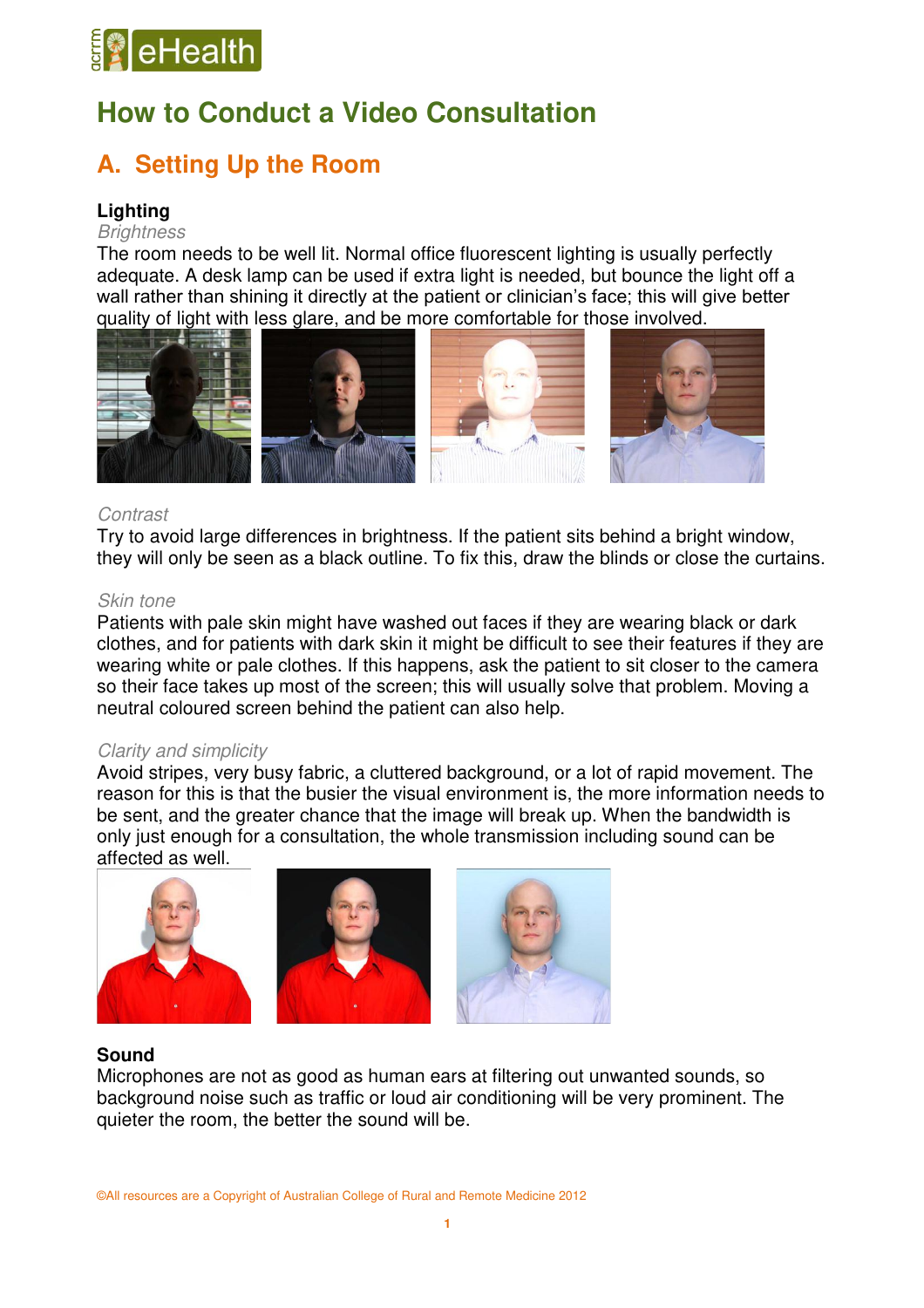

Making noise near the microphone, for example rustling papers, should be avoided; this can be loud enough to prevent voices from being heard.

## **Field of view**

The width of the field of view which can be seen through the camera needs to be checked, particularly when there is more than one person in the room. It may be necessary to place the chairs closer together.

The distant clinician will usually not have a problem with this for just a head and shoulders view, although they may want to use a model or refer to a chart. Moving the camera around, which could involve turning the screen if it is built into the device, may be necessary.

## **B. Conducting the consultation**

## **Introductions**

It is very important that each site needs to know who is at the other end, and to be assured that everyone in the room has been introduced. Finding out there is someone in the distant room that is out of view and hasn't been introduced can be very uncomfortable for participants, as well as being a breach of privacy.

## **Making eye contact**

Most people will naturally look at the person's face on the screen. Many devices have the camera just above the screen, and if the screen is small then looking at the face gives a natural result. But if the screen is large, or the camera is set up at a distance from the screen, then looking at the face rather than the camera gives the impression that the person is looking down or away. This is one situation where a bigger screen does not necessarily give a better result.

### **Image of the Sender**

Many video communication devices show a small picture of the sender in one corner of the screen. This is useful because the clinician with the patient can tell if they are transmitting what the distant clinician needs to see, such as gait, or close ups, but patients may be self-conscious or find this distracting, particularly with their first experience of video consultation. If this happens it can be turned off when the patient is talking directly to the distant clinician.

### **Having a conversation**

Most consultations will take place with both parties using hands-free equipment or loudspeaker mode. With most equipment, this means that only one person can speak at a time; if two try and talk at once only one will be heard. There will usually be a short delay due to the actual time taken for transmission.

It is therefore necessary to pause after speaking, be more conscious of taking turns, and it is harder to interrupt.

If the environment is noisy, use the mute button when not speaking. If the sound quality is very poor, use a handset or a headset if one is available. This may not be possible for the clinician who is with the patient.

## **Body Language**

©All resources are a Copyright of Australian College of Rural and Remote Medicine 2012